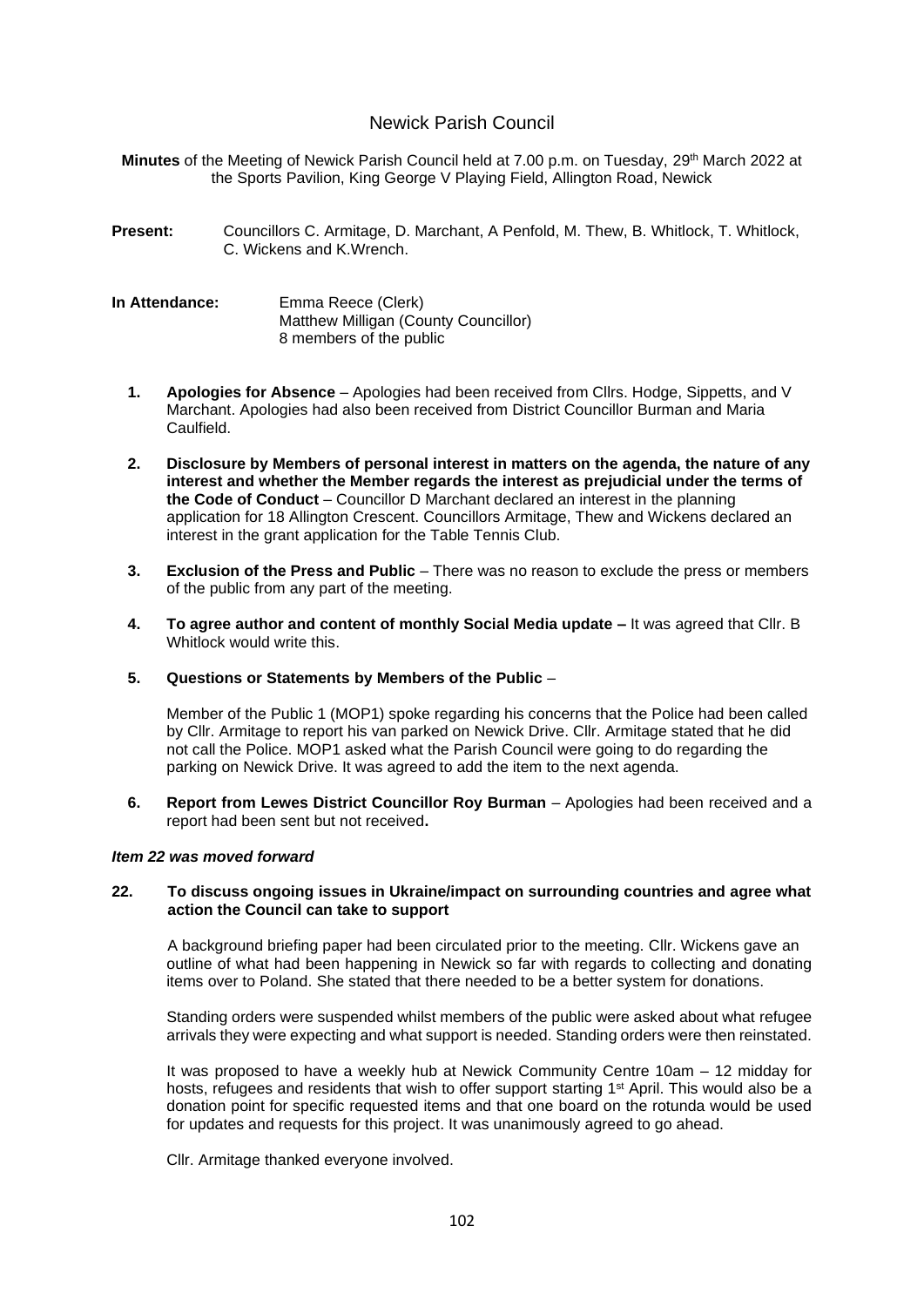### *3 members of public left the meeting*

### *Item 21 was moved forward*

**21. Update on plans for Queen's platinum jubilee celebrations 2022** - including consideration of email dated 17th February 2022 from Trevor Leggo regarding the Queens Green Canopy

It was agreed to plant an Oak tree at the location where there is currently a dead rowan tree. It was agreed that the Clerk would look at sourcing a tree with support from Cllr. D Marchant.

Other activities that are planning in the village were discussed.

*5 members of public left the meeting at 7.45pm* 

- **7. To note email received from District Councillor Roy Burman** This was noted.
- 8. **Report from County Councillor Matthew Milligan Mr Milligan shared details of a road** safety project with a maximum budget of £40,000. He proposed that signs were installed by Newick Primary School, the same as are currently outside Chailey school. Mr Milligan agreed progress with this project further**.**
- **9. Report from Member of Parliament Maria Caulfield**  Maria Caulfield MP had sent her apologies that she was unable to attend. Her written report had been circulated prior to the meeting and was noted.
- **10. Approval of draft minutes of the Parish Council meeting held 22 nd February 2022**  These were considered and approved.
- **11. To discuss climate change –** Cllr. V Marchant was not present.

### **12. Planning:**

- **12.1** Approval of draft minutes of the Planning Committee meetings 8<sup>th</sup> March 2022 these were approved as an accurate record of the meetings.
- **12.2** Planning Applications (If plans available on LDC website)

| LW/22/0032 | 18 Allington Crescent<br>Two storey side and rear extension with alterations to existing roof<br>In was agreed unanimously to make no comment                                                                                                                               |
|------------|-----------------------------------------------------------------------------------------------------------------------------------------------------------------------------------------------------------------------------------------------------------------------------|
| LW/22/0126 | 30 High Street<br>Single-storey rear extension<br>It was unanimously agreed to <b>object</b> to this application on the basis<br>that the property is in the conservation area and this has not been<br>taken into account in the submission. There is no design and access |
|            | statement.                                                                                                                                                                                                                                                                  |
| LW/22/0186 | 92 Allington Road<br>2 storey rear extension                                                                                                                                                                                                                                |
|            | It was unanimously agreed to make no comment                                                                                                                                                                                                                                |

**12.3** Approvals/Refusals etc.

It was noted that the following applications have been approved by Lewes District Council;

| LW/21/0336    | Ashgrove Goldbridge Road |
|---------------|--------------------------|
| LW/22/0110/CD | The Glade 14 Newick Hill |

**12.4** Tree Works Applications –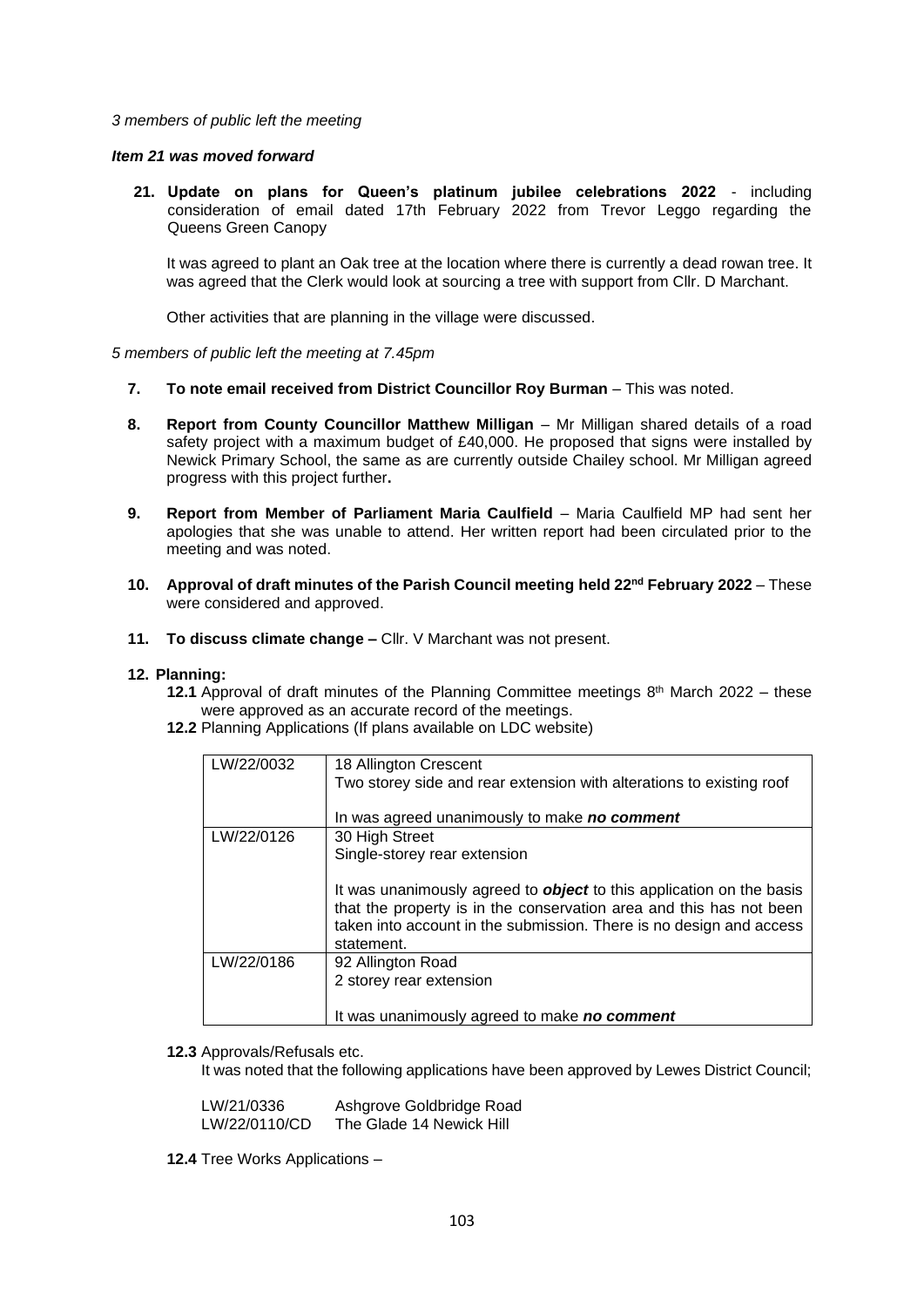It was noted that two applications for tree works had been approved by Lewes District Council at 3 North Lodge and Mermaid Cottage, Church Road.

- **12.5** To consider email from Nick Beaumont (Chair of Plumpton Parish Council) dated 4th March 2022 and agree if the Council will support a letter to LDC opposing the standard method of housing number calculation – It was agreed to be included in this email proposal.
- **13. Clerk's Report –** To note report from Clerks including correspondence received in February/March 2022.

This included:

- Andy Penfold new councillor training completed
- The Parish Council received thanks from the Primary School and Simon Stevens regarding the additional grant
- The water bill for the Pavilion.
- Mike Berry kindly gave the PC a discount off the APM hall hire as the PC previously paid the rent portion of the 2020 APM booking.
- APM update
- Clerk annual leave at Easter
- Sue Berry keys for the Parish Office
- NALC have published the annual Clerk pay increase
- £150 rent has been received for the Evans wedding
- Ukrainian Flag
- Padlock at KGVPF replaced

The following was also reported:

Newick Allotment Society tree work

**14. Report by Clerk on any action taken under Delegated Powers in consultation with Chairman and/or Vice-Chairman** – The Clerk reported that she had ordered and raised a Ukrainian flag in consultation with Cllr. Armitage. This matter was also reported to all Councillors via email.

### **15. Financial Matters:**

**15.1** To authorise Schedule of Payments for March 2022 and arrangements for approving payments – it was agreed that Cllr. Armitage and Cllr. Thew would authorise the payments.

The following payments were authorised;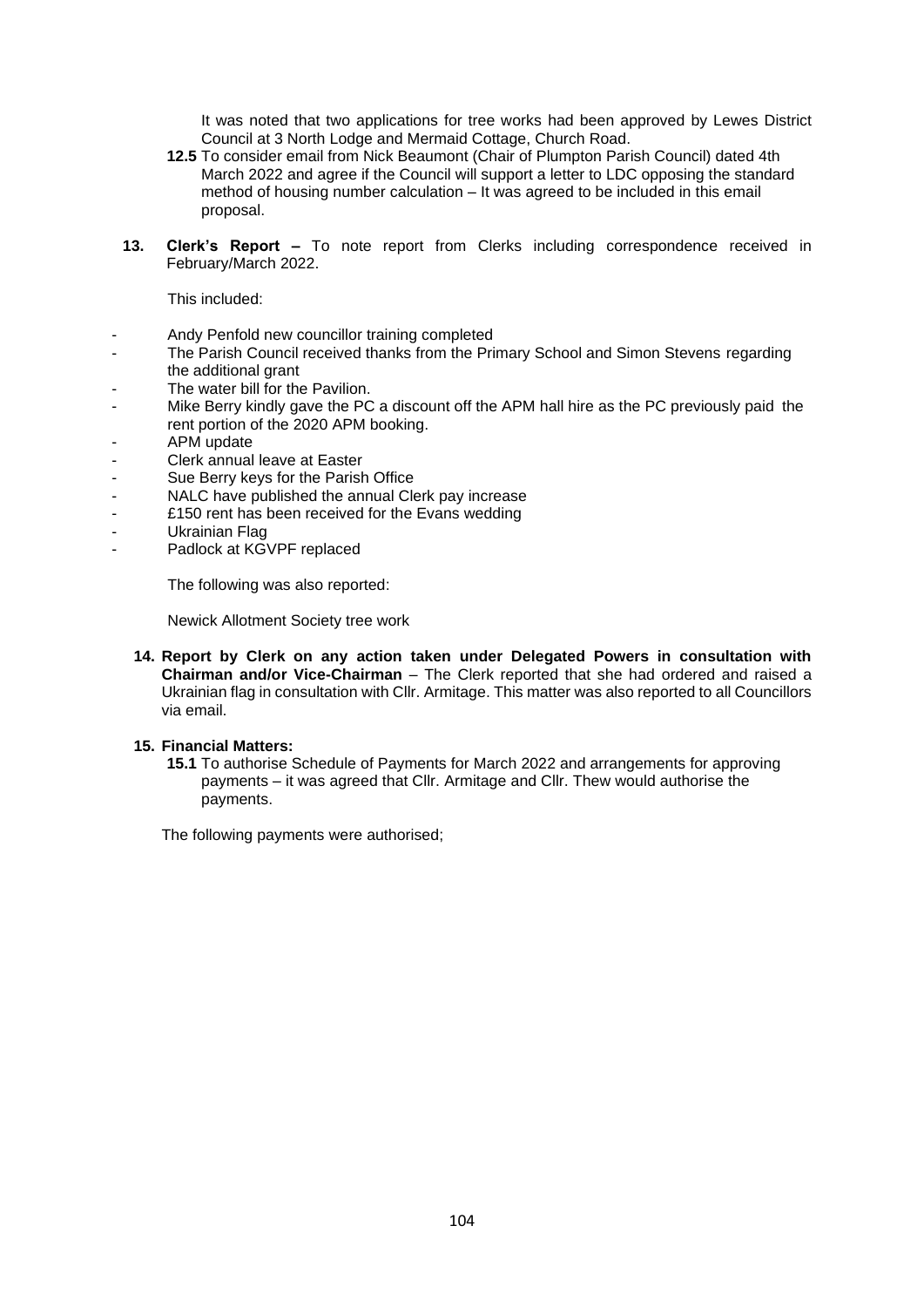Time: 10:58

#### **Unity Trust Bank**

#### List of Payments made between 01/03/2022 and 31/03/2022

| Date Paid  | Payee Name                      | Reference | Amount Paid Authorized Ref | <b>Transaction Detail</b>    |
|------------|---------------------------------|-----------|----------------------------|------------------------------|
| 31/03/2022 | <b>East Sussex Pension Fund</b> | 452307607 | 610.09                     | <b>Pension contributions</b> |
| 31/03/2022 | Mrs E Reece                     | 39347666  | 1,721.16                   | Clerk salary                 |
| 31/03/2022 | <b>HM Revenue &amp; Customs</b> | 39345678  | 581.93                     | Tax & NI                     |
| 31/03/2022 | <b>Castle Water</b>             | 39347622  | 133.37                     | Water Jul-May                |
| 31/03/2022 | Satswana Ltd                    | 440322157 | 180.00                     | <b>DPO</b>                   |
| 31/03/2022 | Newick Primary School           | 383525970 | 350.00                     | Grant application            |
| 31/03/2022 | Newick Village Hall             | 908201796 | 59.00                      | <b>Hire for APM</b>          |
| 31/03/2022 | <b>Barclays Debit Card</b>      | top up    | 360.63                     | 387882112                    |
| 31/03/2022 | Upper Bridge Enterprises        | 51151522  | 11.71                      | Cookie consent website       |
| 31/03/2022 | Lewes District Council          | 878415179 | 108.58                     | <b>Bins KGVPF</b>            |
| 31/03/2022 | <b>Stephen Comber</b>           | 272841100 | 350.00                     | Bollards next to shop        |
| 31/03/2022 | Fast Sussex ALC Ltd.            | 990122637 | 48.00                      | A Penfold training           |
| 31/03/2022 | Peter Howes                     | 501157801 | 385.00                     | Village Handyman             |
|            |                                 |           |                            |                              |

4 899 47 **Total Payments** 

## The following payments had already been made;

Time: 10:56

#### **Barclays Debit Card**

### List of Payments made between 01/03/2022 and 31/03/2022

| Date Paid  | Payee Name               | Reference | Amount Paid Authorized Ref | Transaction Detail        |
|------------|--------------------------|-----------|----------------------------|---------------------------|
| 31/03/2022 | WFI Medical Ltd          | DC        | 47.94                      | replacement pads defib    |
| 31/03/2022 | <b>Hampshire Flag Co</b> | DC        | 212.27                     | Union & Ukraine flag      |
| 31/03/2022 | The Soleman              | DC        | 14.00                      | Keys for locum clerk      |
| 31/03/2022 | <b>NALC</b>              | DC        | 38.93                      | N Plan training           |
| 31/03/2022 | Amazon                   | DC        | 24.74                      | Replacement padlock KGVPF |
|            |                          |           |                            |                           |

33788 **Total Payments** 

- **15.2** To receive statement of performance against budget as at end February 2022 this was noted.
- **15.3** To note Local Government Services/National Association of Local Council pay agreement of 1.75% increase from 1st April 2021 – this was noted
- **15.4** To consider grant applications received (S. 137 LGA 1972). An application from the Table Tennis Club was considered and it was agreed to grant the club £250. Cllrs. Armitage, Thew and Wickens did not participate in this item.
- **15.5** To consider quotations received (if received) there were none.

### **16. Environment & Recreation:**

- 16.1 Skateboard Ramp project update from Cllr. Thew Cllr. Thew gave an overview on the progress which included submission of application for £50,000 of District CIL and a preplanning application. Cllr. Thew stated she had contacted the neighbouring properties with an update and that there had been a working group meeting looking at changes to proposed design.
- **16.2** Outdoor Gym Equipment update. Cllr. Thew stated that she had been trying to speak to Chailey Heritage for advice. She was hoping the equipment would be suitable for children at Chailey Heritage, but it has been confirmed that this is unlikely. Cllr. Thew stated she is looking in more detail at what machines could be used by wheelchair users.
- **16.3** Pavilion Redevelopment update from Cllr. Penfold & Thew There have been no further meetings since the last one. Cllr. Thew stated they want to get this project moving and Cllr. Penfold stated he has invited the Sports Pavilion Development committee to meet.
- **16.4** SLR meeting agenda (booked for 5th April 9.30am) this was agreed.